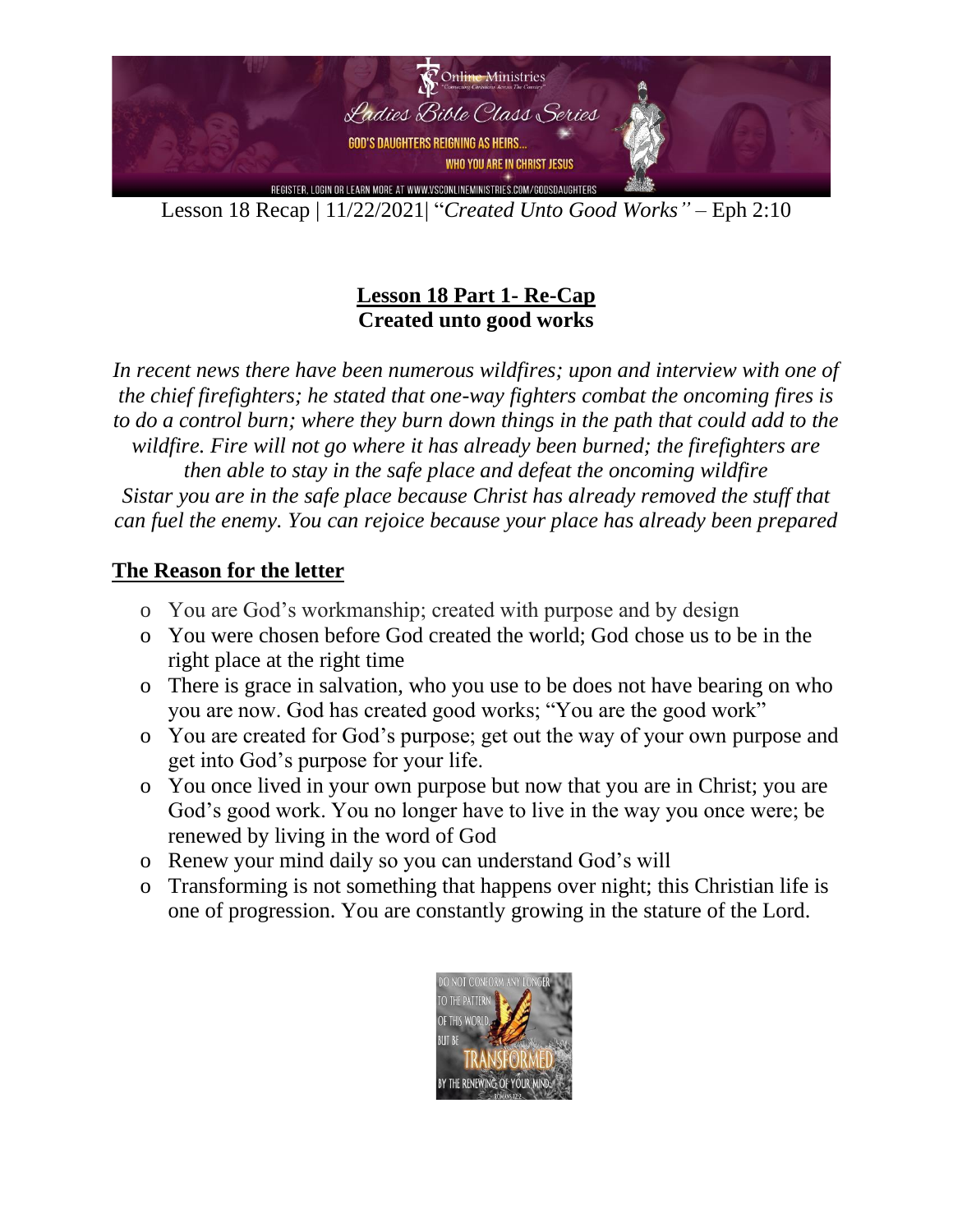

# **What are them?**

- o Phil 4:6- There is a good work that is beginning in you; God is doing a work in and through you
- o We are to work out the things that God is working in; God's word is the seed that is to be planted in you.
- o When a seed is cultivated, it grows into whatever is planted within them; God has planted seeds within in you so that you can grow into righteousness
- o You are created to give God glory and honor; it's not about you but all about God
- o Growth is a process, but you must grow up into what God has prepared
- o Works of righteousness is a lifestyle; you must work what has been put inside of you
- o You can't control what God has placed inside of you; allow God to mold and make you into what he wants for you.
- o God wants you to live what he is putting into you
- o The "them" is the good work that you are doing; great works are good but if your heart is not right then your work is in vain
- o The work that you do is not in vain when you are doing it for Gods' glory
- o When you work what is being put in; we then show God's purpose in and through us
- o Your work is to Hear Believe, Act : it's in your character; allow your light to shine
- o Your work is to do as God commands; be first and then do
- o Be obedient to God's word; you have no right to judge
- o Sometimes you will miss the mark; when you do confess it and get back to being planted all that is within you
- o You are giving birth to a seed, cultivate the seed that is within you.
	- o Cultivate the seed by attending lady's class
	- o Cultivate the seed by reading God's word
	- o Cultivate the seed by attending worship
	- o Cultivate the seed by listening to spiritual songs and hymns
	- o Cultivate the seed by attending workshops, gospel meetings, seminars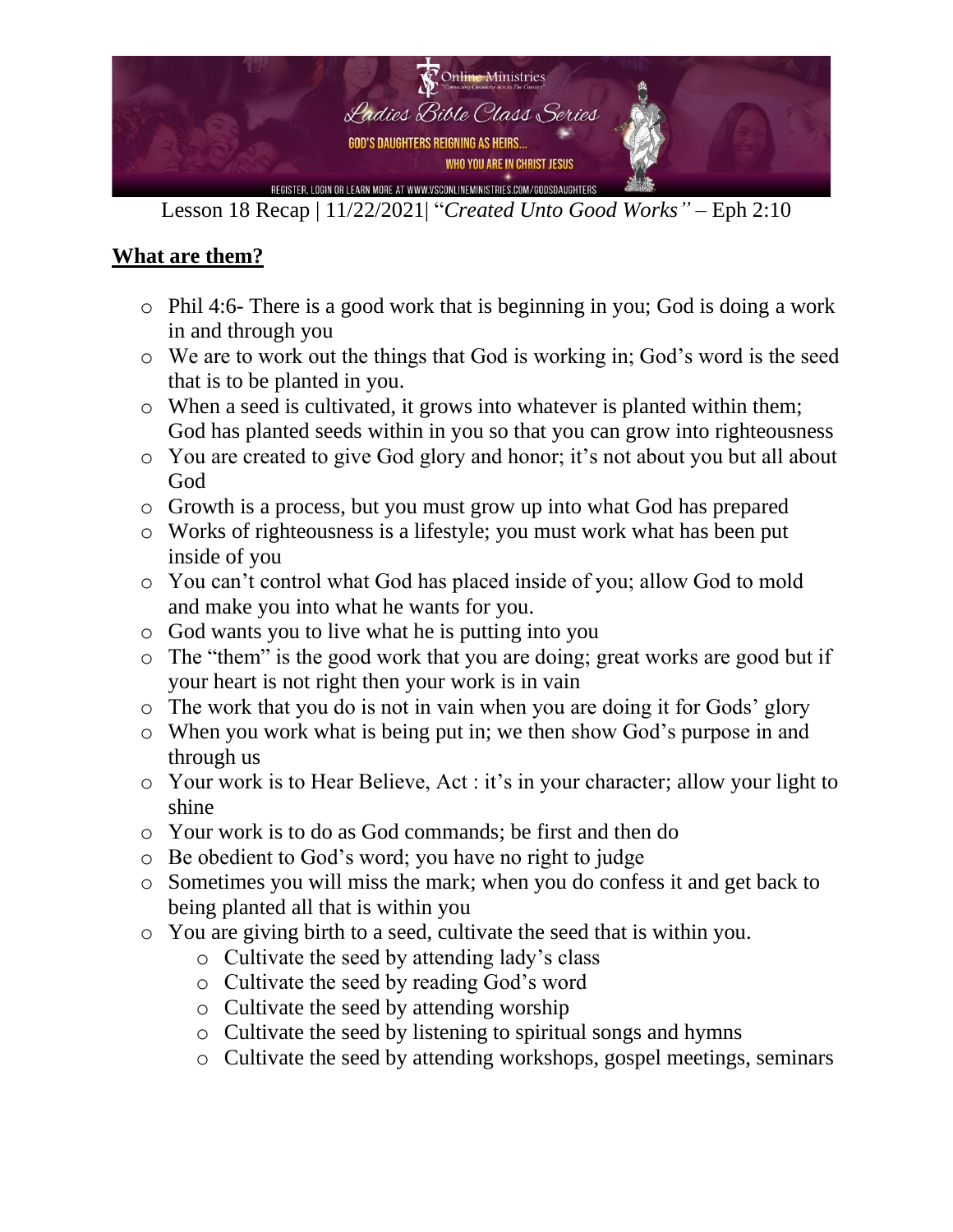

# **Making Bread**

*To make bread; you must add yeast; before the yeast can be added to the other ingredients it has to be prepared. This is done by putting it in lukewarm water and having it in a separate environment. Once the yeast and water have combined then it get added to the other ingredients which then forms into dough To get the dough ready to form into bread there is a kneading that must take place. Sometimes the kneading can take a bit of time; but the dough must be turned and beat for the ingredients to work together After the blending the dough is put into a container set in a warm environment If the dough is not set and combined correctly then it won't form*

> *The dough had to be beat down for it to rise The more you are beat down the higher you will rise*

*When others see that the Holy Spirit is the activating agent in your life you will swell up spiritually* 

*It's okay to swell up in the Lord!* 



To Be Continued on 11- 28 - 21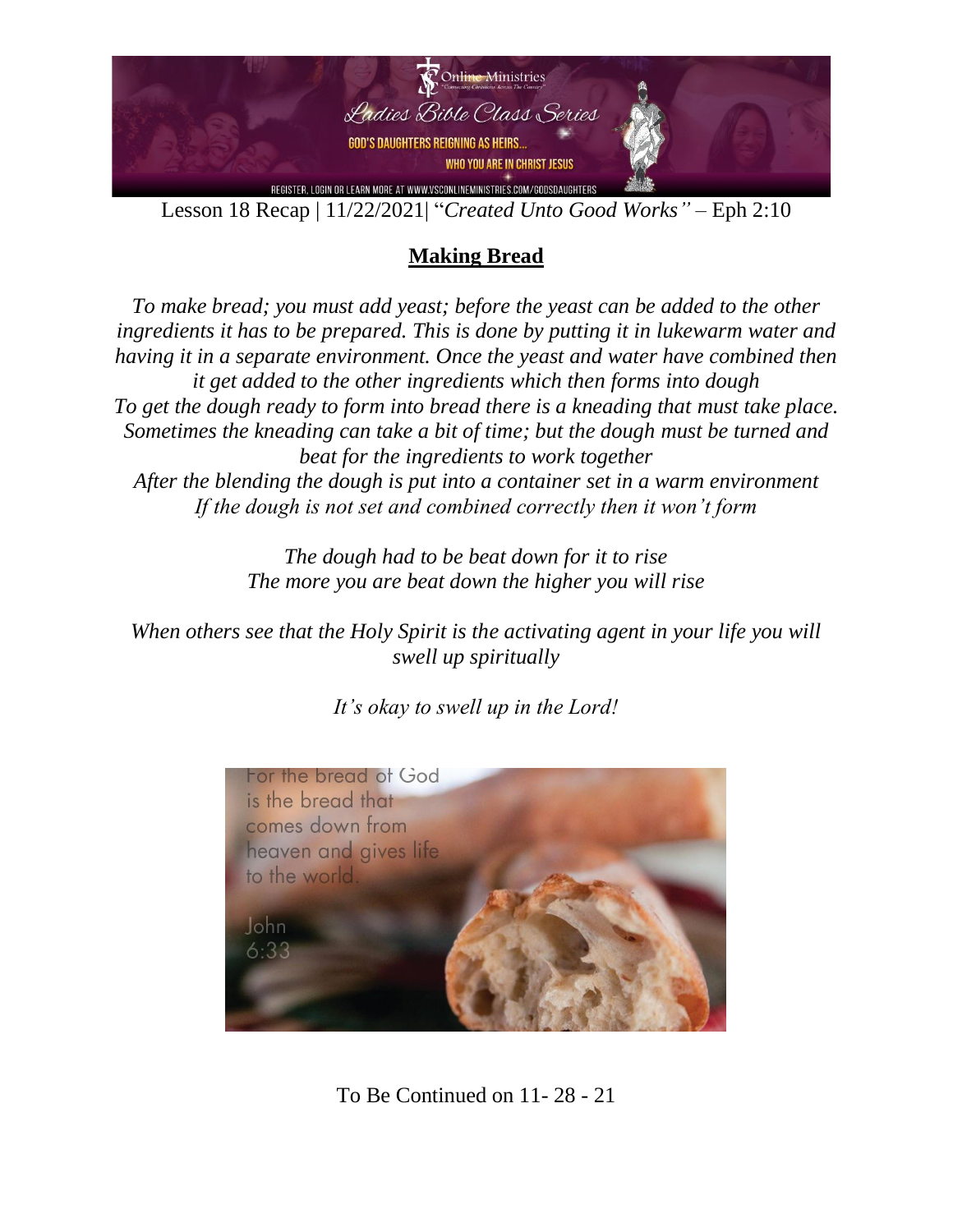

# **Lesson 18 Part 2- Re-Cap Created unto good works**

## **What are them?**

- o You are pregnant with the work of God in you; don't abort the seed let it work in and through you
- o Work out what God is working in?
- o Are you working out what you are living in?
- o Stay plugged into the source and live in the light of the Lord
- $\circ$  For give & For get= you have to give something in or to get
- o You might be beat down by life circumstances, but you will not succumb because of what is inside of you.
- o The more that you are beat down the more that you will swell up and begin to rise in the Lord.

#### *A lesson in faith*

*A man named Charles Lundin was the 1st to walk across a tight rope 160ft above Niagara Falls. Each time he would cross he would do something different one day it was holding a sac of potatoes another was a wheelbarrow*

*He asked "Do you believe I can carry a human across in a wheel barrel? The crowd said yes! Then he replied then who will be the 1st to volunteer? No one rose up to get in*

- o Will you act on your faith? Will your actions prove what you believe?
- o Noah took God at his word; he preached for 120 years and said "it's going to rain…true faith is demonstrated in your actions.
- o Faith doesn't question; it simply acts
	- o Do you believe all things work together for the good?
	- o Do you believe you can be joyful in the midst of turmoil?
	- o Do you believe to do good to those who spitefully use you?
	- o Do you believe the battle belongs to the Lord?
	- o Do you believe you can tame the battle of your tongue?